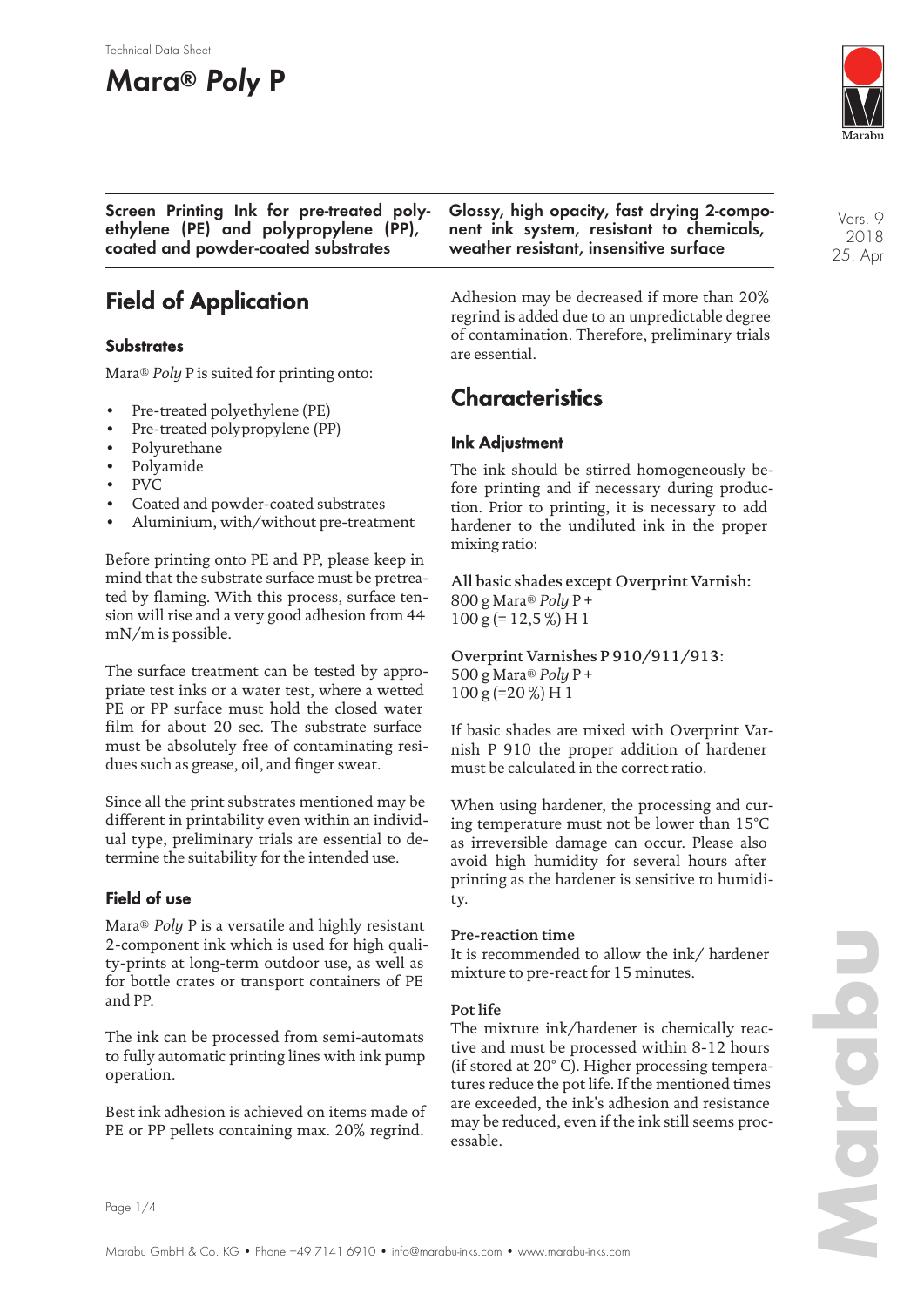



Vers. 9 2018 25. Apr

By continuously adding freshly mixed ink plus hardener, the pot life can be extended up to 24 hours if working in 3 shifts with rather low ink throughput.

## **Drying**

Parallel to physical drying, i.e. evaporation of used solvents, the actual hardening of the ink film is caused by the chemical cross-linking reaction between ink and hardener.

The following standard values can be assumed concerning the progressive cross-linking reaction (Mesh 90-55, single print):

| <b>Dryness</b>               | Temperature    | Time                  |
|------------------------------|----------------|-----------------------|
| degree                       |                |                       |
| overprintable 20°C           |                | $20 \,\mathrm{min}$ . |
|                              | air drying     |                       |
| overprintable hot air drying |                | $4$ min.              |
| scratch resist.              | $20^{\circ}$ C | 3 <sub>h</sub>        |
| cured                        | $20^{\circ}$ C | 8 days                |
|                              | air drying     |                       |
| cured                        | 80°C           | $60 \,\mathrm{min}$ . |
|                              | oven drying    |                       |

The mentioned drying times are only guidelines as they depend on the printed ink film thickness, air humidity, drying conditions, and the selection of auxiliaries such as thinner and/or retarder.

If multicolour prints are dried with enforced heat between printing sequences (by hot air or infrared), the time for overprinting is reduced to approx. 3-4 min.

Due to extreme stress on crates and ink, we do not recommend flaming.

When drying with enforced heat of more than 150° C, the heat influence must not exceed 5 min in order to avoid yellowing, especially with White 970. Generally an extended drying time is necessary when overprinting the ink.

The ink film underneath must not be completely cured when overprinted. If the ink film is dried at room temperature 20 °C, overprinting must be carried out within 8 hours. We recommend overprinting as soon as possible, in order to guarantee a good adhesion between the ink layers.

### **Fade resistance**

Mara® *Poly* P includes a very weather-resistant binder which is highly fade resistant (blue wool scale 7-8).

The basic shades of Mara® *Poly* P, over-varnished with P 910 (in the case of bottle crates no over-varnishing!) are therefore suited for a long-term outdoor use of up to 5 years, referred to the Central European climate.

The ink, however, must be processed properly, the ink film thickness (fabric 77-55 to 90-48) must be appropriate, as well as adhesion and scratch resistance of the substrate, pre-treatment and substrate quality.

Mixed colour shades containing more than 20% varnish and/or white show a reduced fade and weather resistance. The outdoor resistance is also reduced if the density of the printed ink film is decreased due to a finer fabric.

All pigments used are resistant to solvents and plasticers.

## **Stress resistance**

After proper and thorough drying (e.g. 8 days at 20° C), the ink film exhibits outstanding adhesion as well as rub and scratch resistance and is resistant to:

- water storage
- water mixed with 10% alcohol
- $2\%$  natron liquor (up to 70 $\degree$  C) for 30 min.
- 2% Teepol solvent (up to 80° C) for 3 hours
- oils, greases and diluted acids
- other usual fillers (preliminary trials!)

Page 2/4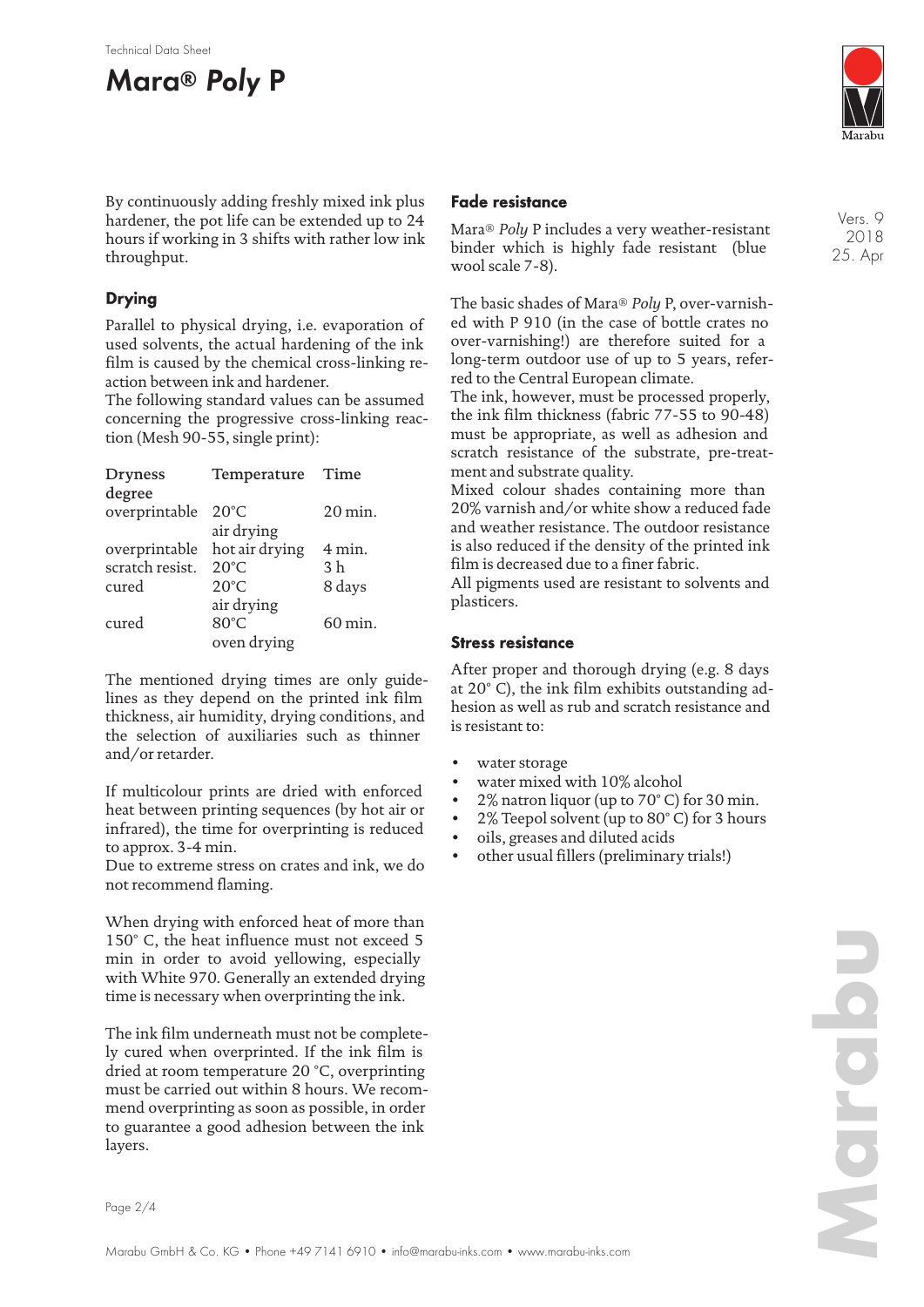#### Technical Data Sheet

# **Mara® Poly P**



Vers. 9 2018 25. Apr

# **Range**

### Basic Shades

| 920 | Lemon            |
|-----|------------------|
| 922 | Light Yellow     |
| 924 | Medium Yellow    |
| 926 | Orange           |
| 930 | Vermilion        |
| 932 | Scarlet Red      |
| 934 | Carmine Red      |
| 936 | Magenta          |
| 940 | Brown            |
| 950 | Violet           |
| 952 | Ultramarine Blue |
| 954 | Medium Blue      |
| 956 | Brilliant Blue   |
| 960 | Blue Green       |
| 962 | Grass Green      |
| 970 | White            |
| 980 | Black            |
|     |                  |

### Further Products

| 910 | Overprint Varnish                   |
|-----|-------------------------------------|
| 911 | Overprint Varnish, with UV-Absorber |

913 Milky Matt Varnish

#### Attention:

The colour shades P 920 - P 970 and the varnishes P 911 & P 913 are silicone-free.

For silicone-free products it is important to use only thoroughly cleaned stencils, squeegees, ink pumps, tubes (in the case of an automatic ink supply), and injectors for the manual ink filling of the stencil, etc. If cleaning is carried out with automatic screen washing systems, we recommend prior to printing an additional manual cleaning with a fresh cleaner not having had any contact with ink residues containing silicone.

All shades are intermixable. Mixing with other ink types or auxiliaries must be avoided in order to maintain the special characteristics of this ink.

All basic shades are included in our Marabu-ColorFormulator (MCF). They build the basis for the calculation of individual colour matching formulas, as well as for shades of the common colour reference systems HKS®, PAN-TONE®, and RAL®. All formulas are stored in the Marabu-Color Manager software.

# **Metallics**

### Metallic Pastes

| S 191            | Silver                    | 15-25% |
|------------------|---------------------------|--------|
| S <sub>192</sub> | Rich Pale Gold            | 15-25% |
| S <sub>193</sub> | Rich Gold                 | 15-25% |
| S 291            | High Gloss Silver         | 10-25% |
| S 292            | High Gloss Rich Pale Gold | 10-25% |
| S 293            | High Gloss Rich Gold      | 10-25% |
|                  |                           |        |

### Metallic Powders

| S 181            | Aluminium                | 17%   |
|------------------|--------------------------|-------|
| S <sub>182</sub> | Rich Pale Gold           | 25%   |
| S <sub>183</sub> | Rich Gold                | 25%   |
| S <sub>184</sub> | Pale Gold                | 25%   |
| S <sub>186</sub> | Copper                   | 33%   |
| S <sub>190</sub> | Aluminium, rub-resistant | 12.5% |

These metallics are added to P 910 in the recommended amount, whereas the addition may be individually adjusted to the respective application. We recommend preparing a mixture which can be processed within a maximum of 8 h since metallic mixtures usually cannot be stored. Due to their chemical structure, the processing time of mixtures with Pale Gold S 184 and Copper S 186 is even reduced to 4 h.

Owing to the smaller pigment size of Metallic Pastes it is possible to work with finer fabrics like 140-31 to 150-31.

Owing to the bigger pigment size of Metallic Powders we recommend the use of a coarser fabric like 100-40. Shades made of Metallic Powders are always subject to an increased dry abrasion which can only be reduced by overvarnishing.

All metallic shades are displayed in the Marabu "Screen Printing Metallics" colour chart.

# **Auxiliaries**

| H1              | Hardener                      | 12.5-20%    |
|-----------------|-------------------------------|-------------|
| PV              | Thinner                       | 10-20%      |
| MP              | Matting Powder                | $0.5 - 4%$  |
| VM <sub>2</sub> | Levelling Agent               | $0.5 - 1\%$ |
| UR <sub>3</sub> | Cleaner (flp. $42^{\circ}$ C) |             |
| UR <sub>4</sub> | Cleaner (flp. 52°C)           |             |
| UR <sub>5</sub> | Cleaner (flp. 72°C)           |             |
| SV <sub>5</sub> | Retarder, for fully automatic |             |
|                 | printing sequences            |             |
| SV 10           | Retarder                      |             |
| P <sub>2</sub>  | Primer                        |             |

**Marabu**